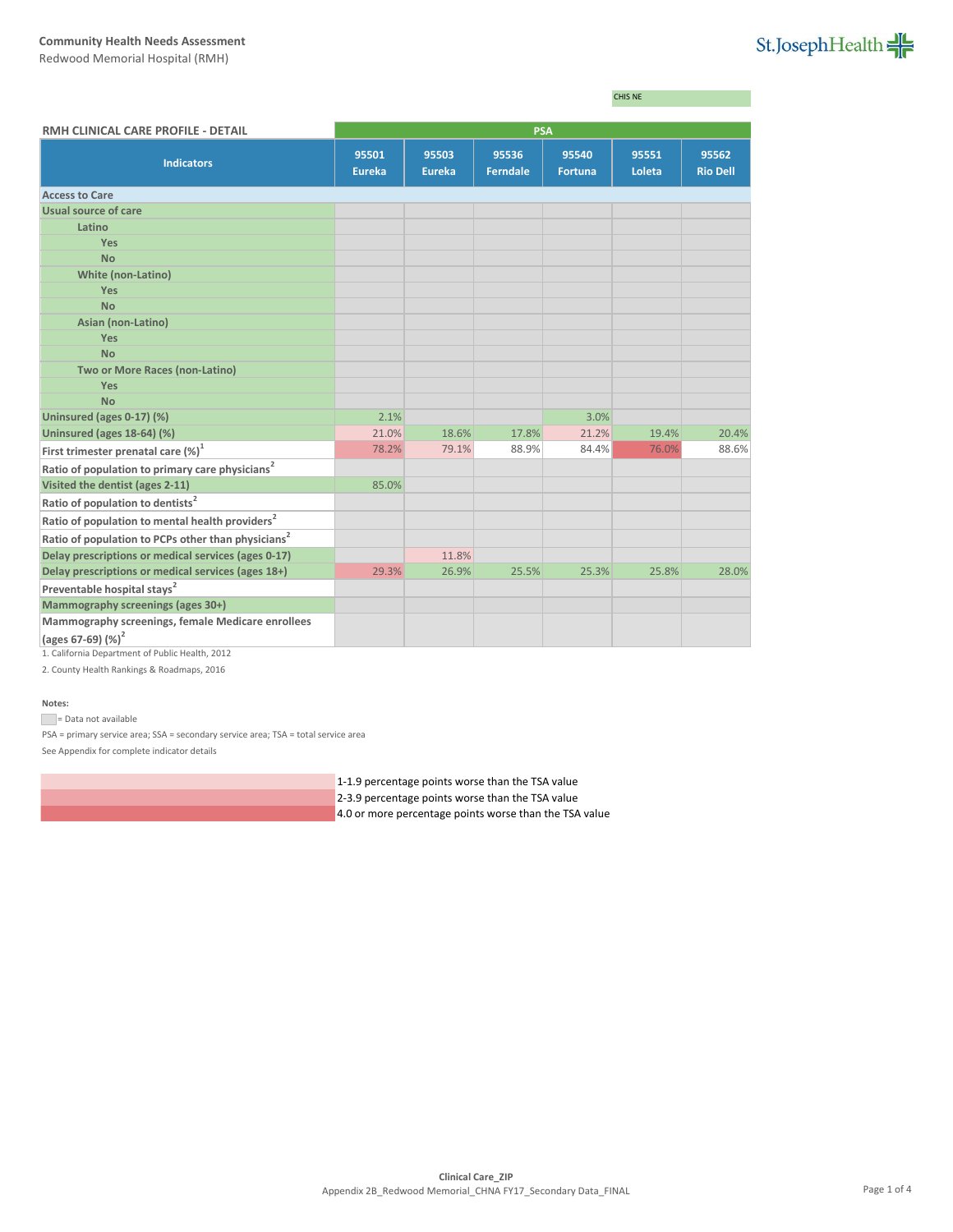# **Community Health Needs Assessment**

Redwood Memorial Hospital (RMH)



| RMH CLINICAL CARE PROFILE - DETAIL                             | <b>SSA</b>                  |                          |                            |                         |                            |                 |                        |                          |
|----------------------------------------------------------------|-----------------------------|--------------------------|----------------------------|-------------------------|----------------------------|-----------------|------------------------|--------------------------|
| <b>Indicators</b>                                              | 95526<br><b>Bridgeville</b> | 95528<br><b>Carlotta</b> | 95547<br><b>Hydesville</b> | 95553<br><b>Miranda</b> | 95554<br><b>Myers Flat</b> | 95560<br>Redway | 95565<br><b>Scotia</b> | 95569<br><b>Redcrest</b> |
| <b>Access to Care</b>                                          |                             |                          |                            |                         |                            |                 |                        |                          |
| Usual source of care                                           |                             |                          |                            |                         |                            |                 |                        |                          |
| Latino                                                         |                             |                          |                            |                         |                            |                 |                        |                          |
| Yes                                                            |                             |                          |                            |                         |                            |                 |                        |                          |
| <b>No</b>                                                      |                             |                          |                            |                         |                            |                 |                        |                          |
| <b>White (non-Latino)</b>                                      |                             |                          |                            |                         |                            |                 |                        |                          |
| Yes                                                            |                             |                          |                            |                         |                            |                 |                        |                          |
| <b>No</b>                                                      |                             |                          |                            |                         |                            |                 |                        |                          |
| Asian (non-Latino)                                             |                             |                          |                            |                         |                            |                 |                        |                          |
| Yes                                                            |                             |                          |                            |                         |                            |                 |                        |                          |
| <b>No</b>                                                      |                             |                          |                            |                         |                            |                 |                        |                          |
| Two or More Races (non-Latino)                                 |                             |                          |                            |                         |                            |                 |                        |                          |
| Yes                                                            |                             |                          |                            |                         |                            |                 |                        |                          |
| <b>No</b>                                                      |                             |                          |                            |                         |                            |                 |                        |                          |
| Uninsured (ages 0-17) (%)                                      |                             |                          |                            |                         |                            |                 |                        |                          |
| Uninsured (ages 18-64) (%)                                     | 18.2%                       |                          |                            | 20.5%                   |                            | 18.9%           |                        | 17.6%                    |
| First trimester prenatal care (%) <sup>1</sup>                 | 88.9%                       | 85.7%                    | 78.6%                      | 86.7%                   |                            | 61.1%           | 100.0%                 |                          |
| Ratio of population to primary care physicians <sup>2</sup>    |                             |                          |                            |                         |                            |                 |                        |                          |
| Visited the dentist (ages 2-11)                                |                             |                          |                            |                         |                            |                 |                        |                          |
| Ratio of population to dentists <sup>2</sup>                   |                             |                          |                            |                         |                            |                 |                        |                          |
| Ratio of population to mental health providers <sup>2</sup>    |                             |                          |                            |                         |                            |                 |                        |                          |
| Ratio of population to PCPs other than physicians <sup>2</sup> |                             |                          |                            |                         |                            |                 |                        |                          |
| Delay prescriptions or medical services (ages 0-17)            |                             |                          |                            |                         |                            |                 |                        |                          |
| Delay prescriptions or medical services (ages 18+)             | 25.9%                       |                          | 26.5%                      | 28.9%                   |                            | 27.8%           | 28.7%                  |                          |
| Preventable hospital stays <sup>2</sup>                        |                             |                          |                            |                         |                            |                 |                        |                          |
| Mammography screenings (ages 30+)                              |                             |                          |                            |                         |                            |                 |                        |                          |
| Mammography screenings, female Medicare enrollees              |                             |                          |                            |                         |                            |                 |                        |                          |
| (ages 67-69) (%) <sup>2</sup>                                  |                             |                          |                            |                         |                            |                 |                        |                          |
| 1. California Department of Public Health, 2012                |                             |                          |                            |                         |                            |                 |                        |                          |

2. County Health Rankings & Roadmaps, 2016

#### **Notes:**

= Data not available

PSA = primary service area; SSA = secondary service area; TSA = total servi See Appendix for complete indicator details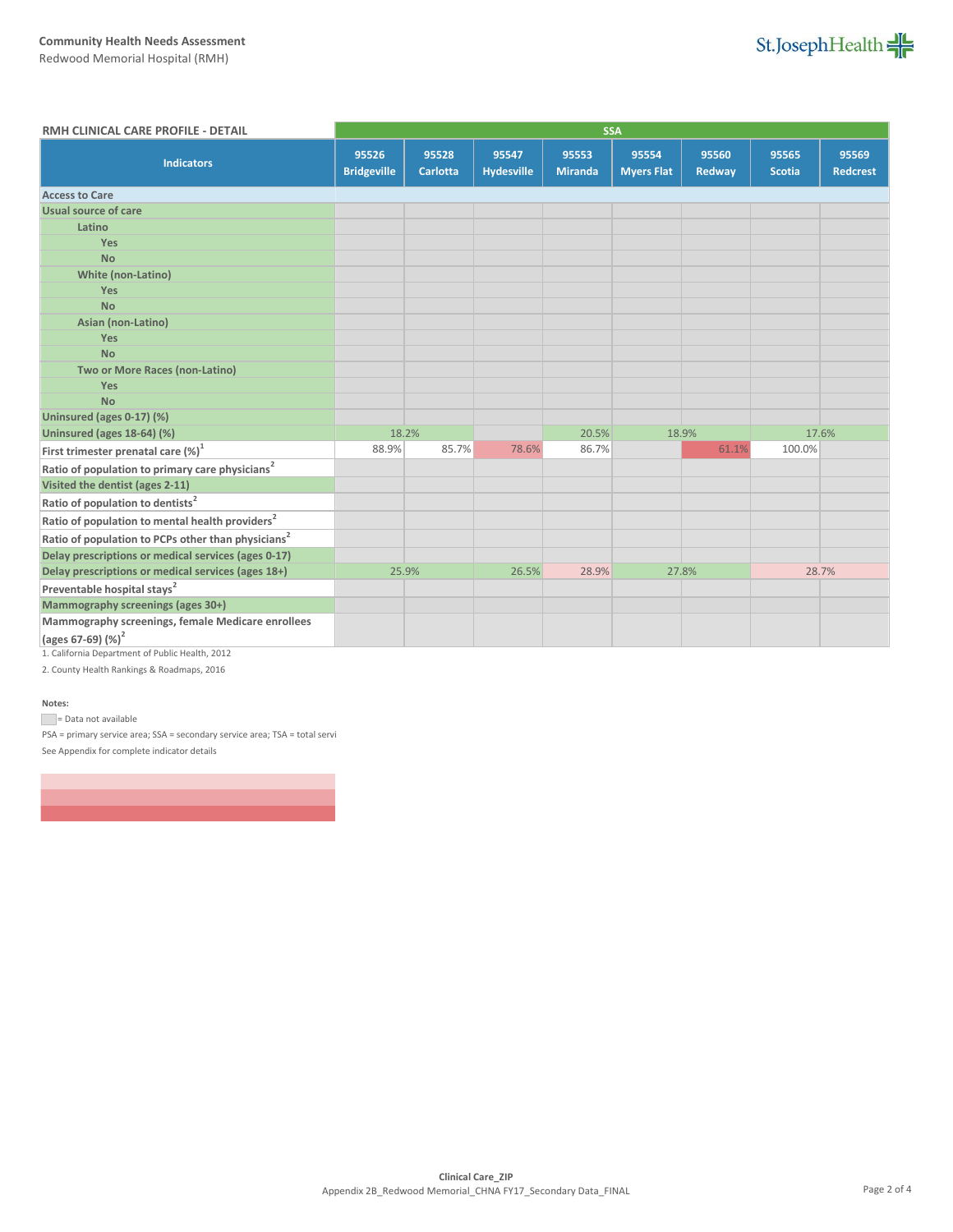## **RMH CLINICAL CARE PROFILE - DETAIL**

| <b>Indicators</b>                                              |  |  |  |  |
|----------------------------------------------------------------|--|--|--|--|
| <b>Access to Care</b>                                          |  |  |  |  |
| Usual source of care                                           |  |  |  |  |
| Latino                                                         |  |  |  |  |
| Yes                                                            |  |  |  |  |
| <b>No</b>                                                      |  |  |  |  |
| <b>White (non-Latino)</b>                                      |  |  |  |  |
| Yes                                                            |  |  |  |  |
| <b>No</b>                                                      |  |  |  |  |
| Asian (non-Latino)                                             |  |  |  |  |
| Yes                                                            |  |  |  |  |
| <b>No</b>                                                      |  |  |  |  |
| <b>Two or More Races (non-Latino)</b><br>Yes                   |  |  |  |  |
| <b>No</b>                                                      |  |  |  |  |
| Uninsured (ages 0-17) (%)                                      |  |  |  |  |
| Uninsured (ages 18-64) (%)                                     |  |  |  |  |
| First trimester prenatal care $(\%)^1$                         |  |  |  |  |
| Ratio of population to primary care physicians <sup>2</sup>    |  |  |  |  |
| Visited the dentist (ages 2-11)                                |  |  |  |  |
| Ratio of population to dentists <sup>2</sup>                   |  |  |  |  |
| Ratio of population to mental health providers <sup>2</sup>    |  |  |  |  |
| Ratio of population to PCPs other than physicians <sup>2</sup> |  |  |  |  |
| Delay prescriptions or medical services (ages 0-17)            |  |  |  |  |
| Delay prescriptions or medical services (ages 18+)             |  |  |  |  |
| Preventable hospital stays <sup>2</sup>                        |  |  |  |  |
| Mammography screenings (ages 30+)                              |  |  |  |  |
| Mammography screenings, female Medicare enrollees              |  |  |  |  |
| (ages 67-69) $(%)^2$                                           |  |  |  |  |
| 1. California Department of Public Health, 2012                |  |  |  |  |

2. County Health Rankings & Roadmaps, 2016

## **Notes:**

Data not available

PSA = primary service area; SSA = secondary service area; TSA = total servi See Appendix for complete indicator details

St.JosephHealth